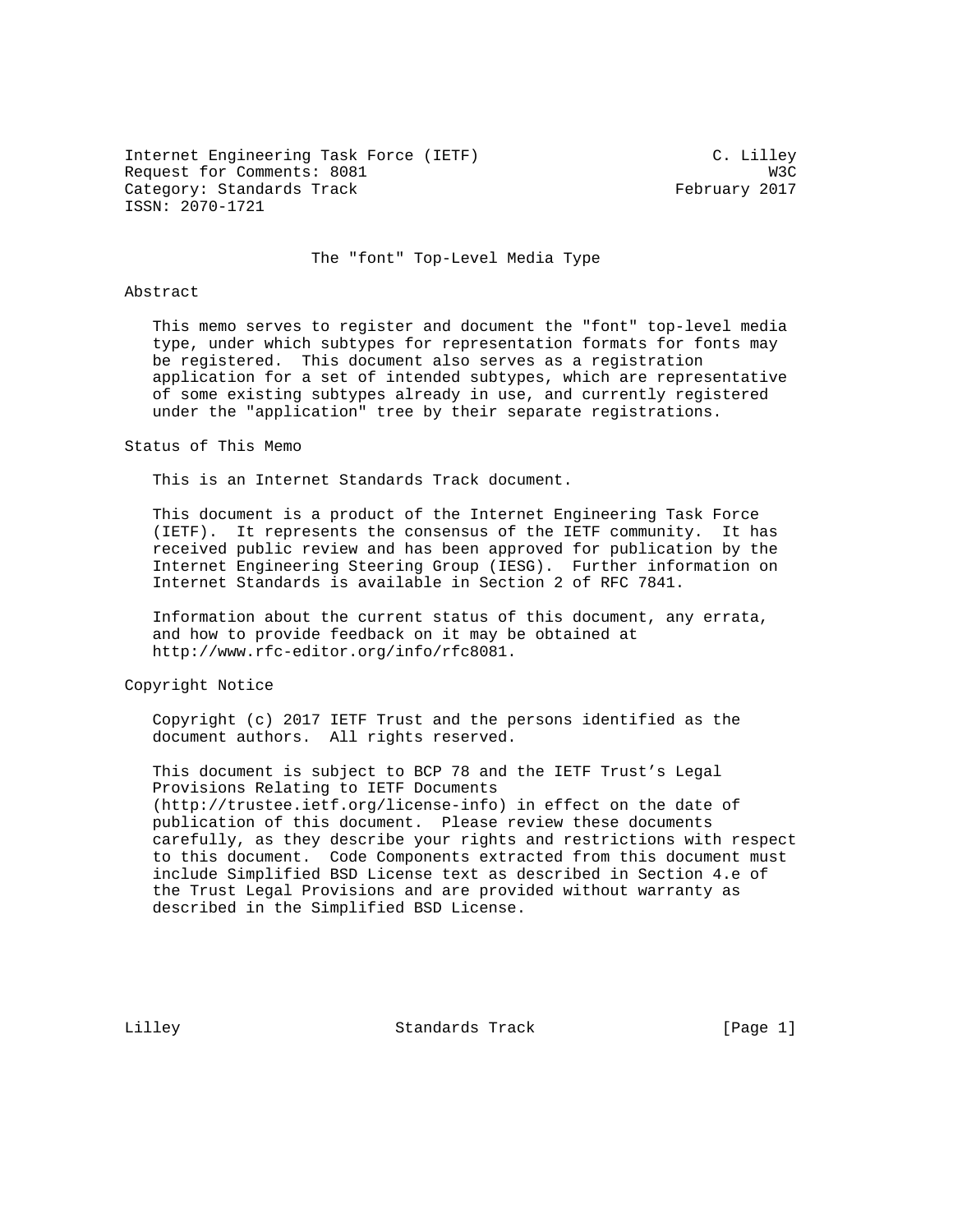Table of Contents

| $2$ . |                                                |        | Background and Justification                    |  |                                                                                                                                                                                                                                |  |  |  |  |  |  |  |  |  |    |
|-------|------------------------------------------------|--------|-------------------------------------------------|--|--------------------------------------------------------------------------------------------------------------------------------------------------------------------------------------------------------------------------------|--|--|--|--|--|--|--|--|--|----|
| 3.    |                                                |        |                                                 |  |                                                                                                                                                                                                                                |  |  |  |  |  |  |  |  |  | 4  |
| $4$ . |                                                |        |                                                 |  |                                                                                                                                                                                                                                |  |  |  |  |  |  |  |  |  | 5  |
|       | 4.1.                                           |        | Definition and Encoding                         |  |                                                                                                                                                                                                                                |  |  |  |  |  |  |  |  |  | 5  |
|       | 4.2. Fragment Identifiers for Font Collections |        |                                                 |  |                                                                                                                                                                                                                                |  |  |  |  |  |  |  |  |  | 5  |
|       | 4.3. Registration Procedure                    |        |                                                 |  |                                                                                                                                                                                                                                |  |  |  |  |  |  |  |  |  | 6  |
|       |                                                |        |                                                 |  |                                                                                                                                                                                                                                |  |  |  |  |  |  |  |  |  | 6  |
|       |                                                |        | 4.4.1. Generic SFNT Font Type                   |  |                                                                                                                                                                                                                                |  |  |  |  |  |  |  |  |  | 6  |
|       |                                                | 4.4.2. |                                                 |  |                                                                                                                                                                                                                                |  |  |  |  |  |  |  |  |  | 9  |
|       |                                                |        | 4.4.3. OpenType Layout (OTF) Font Type $\ldots$ |  |                                                                                                                                                                                                                                |  |  |  |  |  |  |  |  |  | 10 |
|       |                                                |        |                                                 |  |                                                                                                                                                                                                                                |  |  |  |  |  |  |  |  |  | 12 |
|       |                                                |        |                                                 |  |                                                                                                                                                                                                                                |  |  |  |  |  |  |  |  |  | 14 |
|       |                                                | 4.4.6. |                                                 |  |                                                                                                                                                                                                                                |  |  |  |  |  |  |  |  |  | 15 |
| 5.    |                                                |        |                                                 |  |                                                                                                                                                                                                                                |  |  |  |  |  |  |  |  |  | 16 |
|       | 5.1.                                           |        | Normative References                            |  |                                                                                                                                                                                                                                |  |  |  |  |  |  |  |  |  | 16 |
|       | 5.2.                                           |        | Informative References                          |  |                                                                                                                                                                                                                                |  |  |  |  |  |  |  |  |  | 17 |
|       | Author's Address                               |        |                                                 |  | and a complete that the complete the complete theory of the complete theory of the complete theory of the complete theory of the complete theory of the complete theory of the complete theory of the complete theory of the c |  |  |  |  |  |  |  |  |  | 18 |

### 1. Introduction

 The process of setting type in computer systems and other forms of text presentation systems uses fonts in order to provide visual representations of the glyphs. Just as with images, for example, there are a number of ways to represent the visual information of the glyphs. Early font formats often used bitmaps, as these could have been carefully tuned for maximum readability at a given size on low resolution displays. More recently, scalable vector outline fonts have come into widespread use. In these fonts, the outlines of the glyphs are described, and the presentation system renders the outline in the desired position and size.

 Over time, a number of standard formats for recording font descriptions have evolved. Internet Media Types [RFC6838] are used to label content carried over Internet protocols. This document defines a new top-level type "font" according to Section 4.2.7 of [RFC6838]. This top-level type indicates that the content specifies font data. Under this top-level type, different representation formats of fonts may be registered.

 The key words "MUST", "MUST NOT", "REQUIRED", "SHALL", "SHALL NOT", "SHOULD", "SHOULD NOT", "RECOMMENDED", "MAY", and "OPTIONAL" in this document are to be interpreted as described in RFC 2119 [RFC2119].

Lilley Standards Track [Page 2]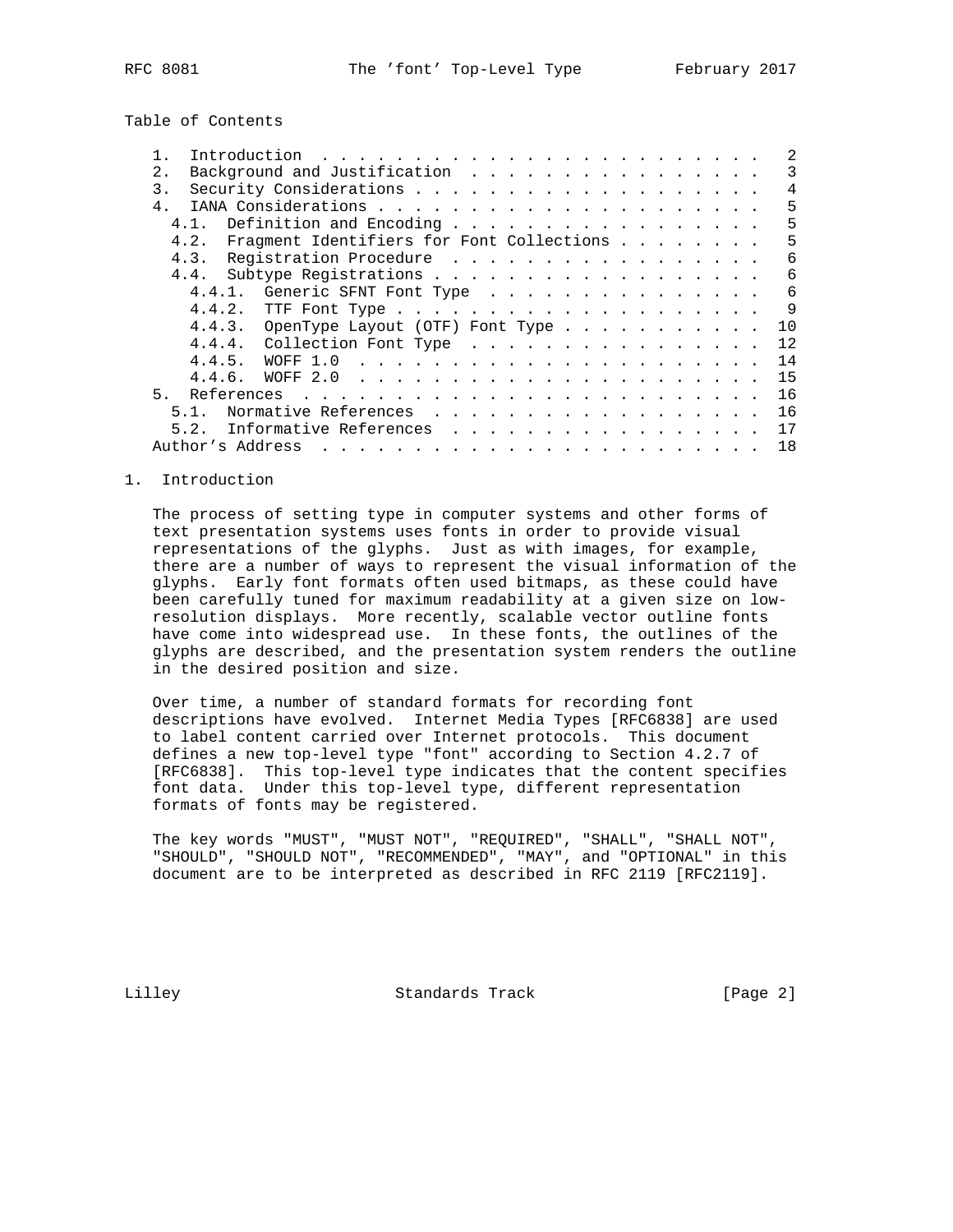# 2. Background and Justification

 Historically, there has not been a registration of formats for fonts. More recently, there have been several representation formats registered as media subtypes under the "application" top-level type (for example, "application/font-woff"). However, with the rapid adoption of web fonts (based on the data from HTTP Archive [HTTP-Archive-Trends] showing a huge increase in web font usage from 1% in the end of 2010 to 50% across all sites in the beginning of 2015), custom fonts on the web have become a core web resource. As the in-depth analysis [Font-Media-Type-Analysis] shows, the lack of the intuitive top-level font type is causing significant confusion among developers -- while currently defined font subtypes are severely under-utilized, there are many more sites that already use nonexistent (but highly intuitive) media types such as "font/woff", "font/ttf", and "font/truetype". At the same time, the majority of sites resort to using generic types such as "application/octet stream", "text/plain", and "text/html", or use unregisterable types such as "application/x-font-ttf".

 Contrary to the expectations of the W3C WebFonts WG, which developed Web Open Font Format (WOFF), the officially defined media types such as "application/font-woff" and "application/font-sfnt" see a very limited use -- their adoption rates trail far behind as the actual use of web fonts continues to increase. The members of the W3C WebFonts WG concluded that the use of the "application" top-level type is not ideal. First, the "application" sub-tree is treated (correctly) with great caution with respect to viruses and other active code. Secondly, the lack of a top-level type means that there is no opportunity to have a common set of optional parameters, such as are specified here. Third, fonts have a unique set of licensing and usage restrictions, which makes it worthwhile to identify this general category with a unique top-level type.

 The W3C WebFonts WG decided [WG-tlt] that the situation can be significantly improved if a set of font media types is registered using "font" as a dedicated top-level type. Based on the data analysis presented above, we conclude that it is the presence of simple and highly intuitive media types for images that caused their widespread adoption, where the correct usage of existing media types reaches over 97% for all subtypes in the "image" tree. The WG considers that, keeping in mind a rapid adoption of fonts on the web, the registration of the top-level media type for fonts along with the intuitive set of subtypes that reflect popular and widely used data formats would further stimulate the adoption of web fonts, significantly simplify web server configuration process, and facilitate the proper use of media types for fonts.

Lilley Standards Track [Page 3]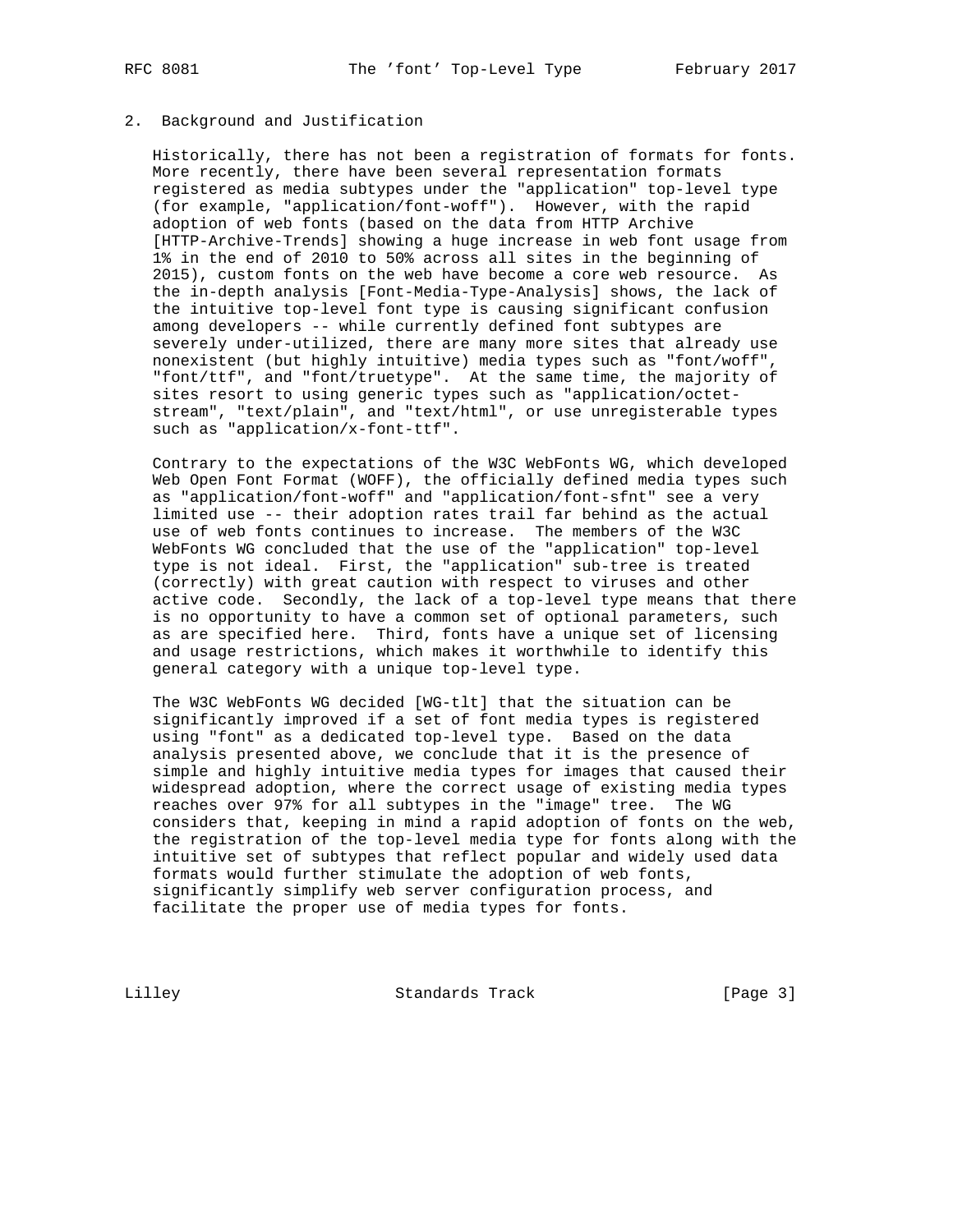# 3. Security Considerations

 Fonts are interpreted data structures that represent collections of different tables containing data that represent different types of information, including glyph outlines in various formats, hinting instructions, metrics and layout information for multiple languages and writing systems, rules for glyph substitution and positioning, etc. In particular, the hinting instructions for TrueType glyphs represent executable code that has the potential to be maliciously constructed (for example, intended to hang the interpreter). There are many existing, already standardized font table tags and formats that allow an unspecified number of entries containing predefined data fields for storage of variable-length binary data. Many existing font formats (TrueType [truetype-wiki], OpenType and OFF [opentype-wiki], SIL Graphite, WOFF, etc.) are based on the table based SFNT (scalable font) format, which is extremely flexible, highly extensible, and offers an opportunity to introduce additional table structures when needed, in an upward-compatible way that would not affect existing font rendering engines and text layout implementations. However, this very extensibility may present specific security concerns -- the flexibility and ease of adding new data structures makes it easy for any arbitrary data to be hidden inside a font file. There is a significant risk that the flexibility of font data structures may be exploited to hide malicious binary content disguised as a font data component.

 Fonts may contain 'hints', which are programmatic instructions that are executed by the font engine for the alignment of graphical elements of glyph outlines with the target display pixel grid. Depending on the font technology utilized in the creation of a font, these hints may represent active code interpreted and executed by the font rasterizer. Even though hints operate within the confines of the glyph outline conversion system and have no access outside the font rendering engine, hint instructions can be quite complex, and a maliciously designed complex font could cause undue resource consumption (e.g., memory or CPU cycles) on a machine interpreting it. Indeed, fonts are sufficiently complex that most (if not all) interpreters cannot be completely protected from malicious fonts without undue performance penalties.

 Widespread use of fonts as necessary components of visual content presentation warrants that careful attention should be given to security considerations whenever a font is either embedded into an electronic document or transmitted alongside media content as a linked resource. While many existing font formats provide certain levels of protection of data integrity (such mechanisms include, e.g., checksums and digital signatures), font data formats provide

Lilley **Standards Track** [Page 4]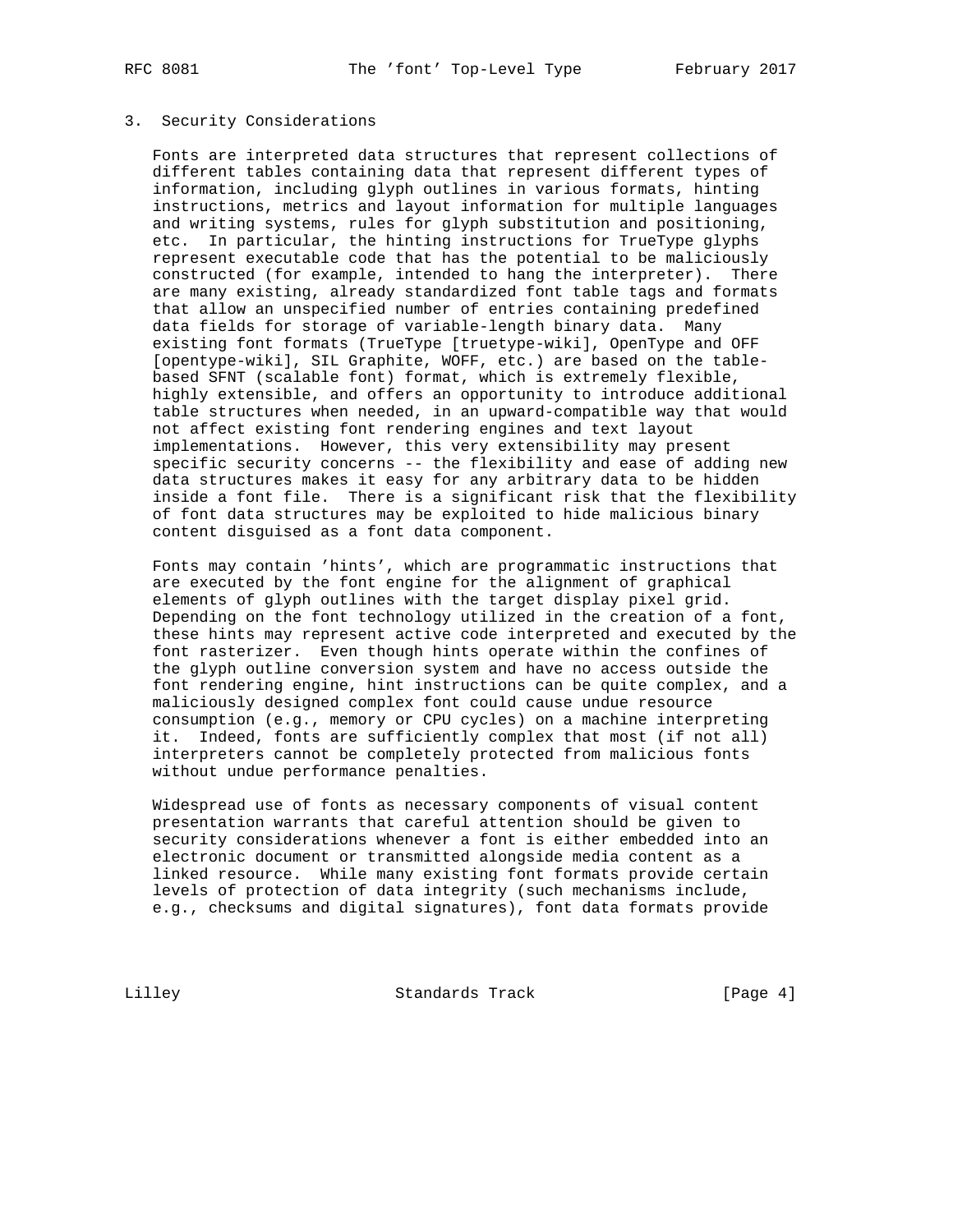neither privacy nor confidentiality protection internally; if needed, such protection should be provided externally.

4. IANA Considerations

 This specification registers a new top-level type, "font", in the standards tree, adds it as an alternative value of "Type Name" in the media types registration form [Media-Type-Registration], and registers several subtypes for it.

4.1. Definition and Encoding

 The "font" as the primary media content type indicates that the content identified by it requires a certain graphic subsystem such as a font rendering engine (and, in some cases, a text layout and a shaping engine) to process it as font data, which in turn may require a certain level of hardware capabilities such as certain levels of CPU performance and available memory. The "font" media type does not provide any specific information about the underlying data format and how the font information should be interpreted -- the subtypes defined within a "font" tree name the specific font formats. Unrecognized subtypes of "font" should be treated as "application/ octet-stream". Implementations may pass unrecognized subtypes to a common font-handling system, if such a system is available.

4.2. Fragment Identifiers for Font Collections

 Fragment identifiers for font collections identify one font in the collection by the PostScript name (name ID=6) [ISO.14496-22.2015]. This is a string, no longer than 63 characters and restricted to the printable ASCII subset, codes 33 ? 126, except for the 10 characters '[', ']', '(', ')', '{', '}', '<', '>', '/', '%', which are forbidden by [ISO.14496-22.2015].

 In addition, the following 6 characters could occur in the PostScript name but are forbidden in fragments by [RFC3986], and thus must be escaped: '"', '#', '\', '^', ''', '|'.

 If (following un-escaping) this string matches one of the PostScript names in the name table, that font is selected. For example, "#Foo- Bold" refers to the font with PostScript name "Foo-Bold" and "#Caret%5Estick" refers to the font with PostScript name "Caret^stick". If the name does not match, or if a fragment is not specified, the first font in the collection is matched. Note that the order of fonts in collections may change as the font is revised, so relying on a particular font in a collection always being first is unwise.

Lilley Standards Track [Page 5]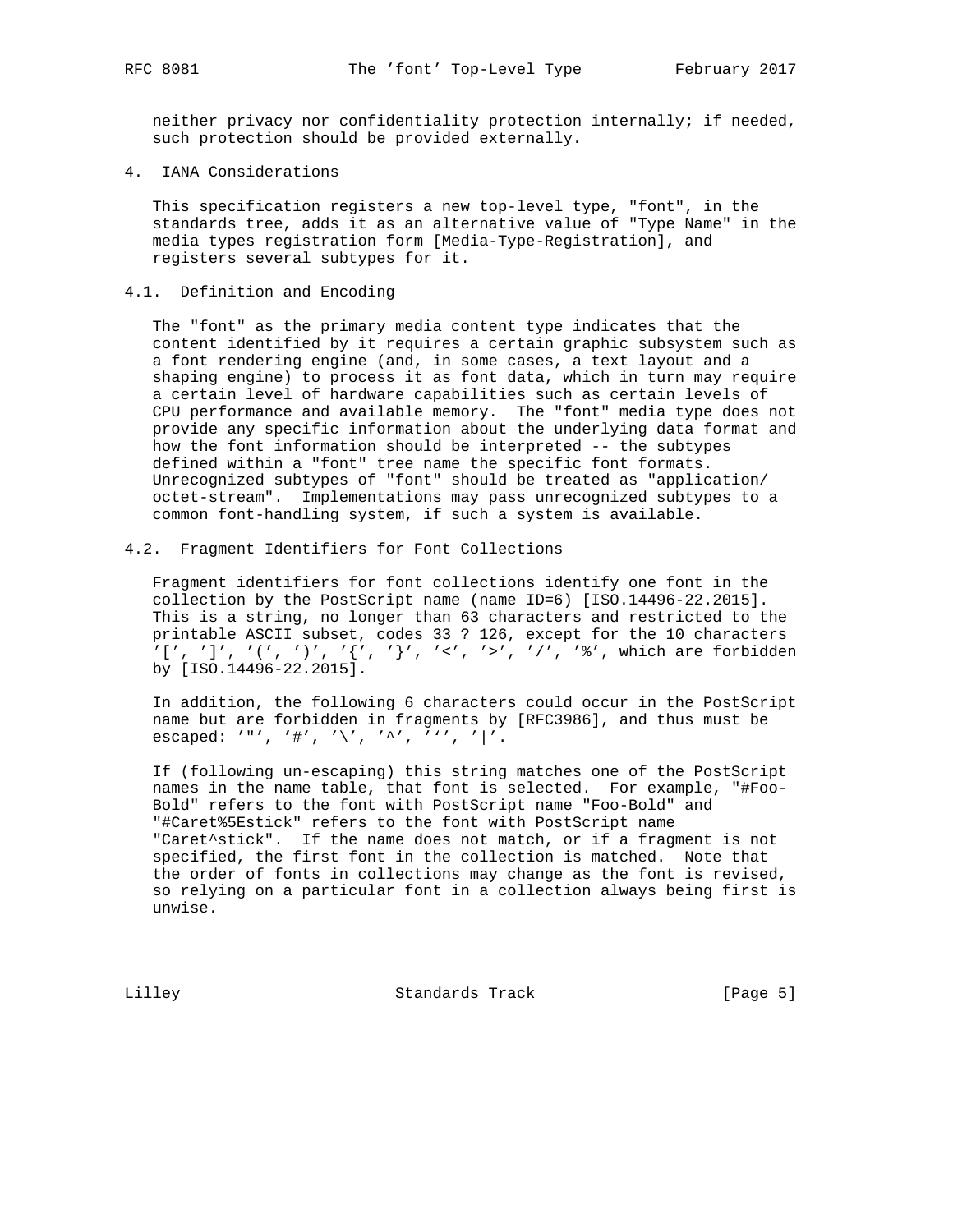### 4.3. Registration Procedure

 New font formats should be registered using the online form [Media-Type-Registration]. [RFC6838] should be consulted on registration procedures. In particular, the font specification should preferably be freely available. If the font format can contain multiple fonts, a fragment identifier syntax should also be defined.

 Note that new parameter sub-values may be defined in the future. If an implementation does not recognize a sub-value in the comma separated list, it should ignore the sub-value and continue processing the other sub-values in the list.

4.4. Subtype Registrations

 In this section, the initial entries under the top-level 'font' media type are specified. They also serve as examples for future registrations.

 For each subtype, an @font-face format identifier is listed. This is for use with the @font-face src descriptor, defined by the Cascading Style Sheets Level 3 (CSS3) Fonts specification [W3C.CR-css-fonts-3-20131003]. That specification is normative; the identifiers here are informative.

4.4.1. Generic SFNT Font Type

Type name: font

Subtype name: sfnt

Required parameters: None

Optional parameters:

1) Name: outlines

 Values: a comma-separated subset of True Type Font (TTF), Compact Font Format (CFF), and SVG

 This parameter can be used to specify the type of outlines provided by the font. The value "TTF" shall be used when a font resource contains glyph outlines in TrueType format, the value "CFF" shall be used to identify fonts containing PostScript/CFF outlines [cff-wiki], and the value SVG [svg-wiki] shall be used to identify fonts that include SVG outlines. TTF, CFF, or SVG outlines can be present in various

Lilley **Standards Track** [Page 6]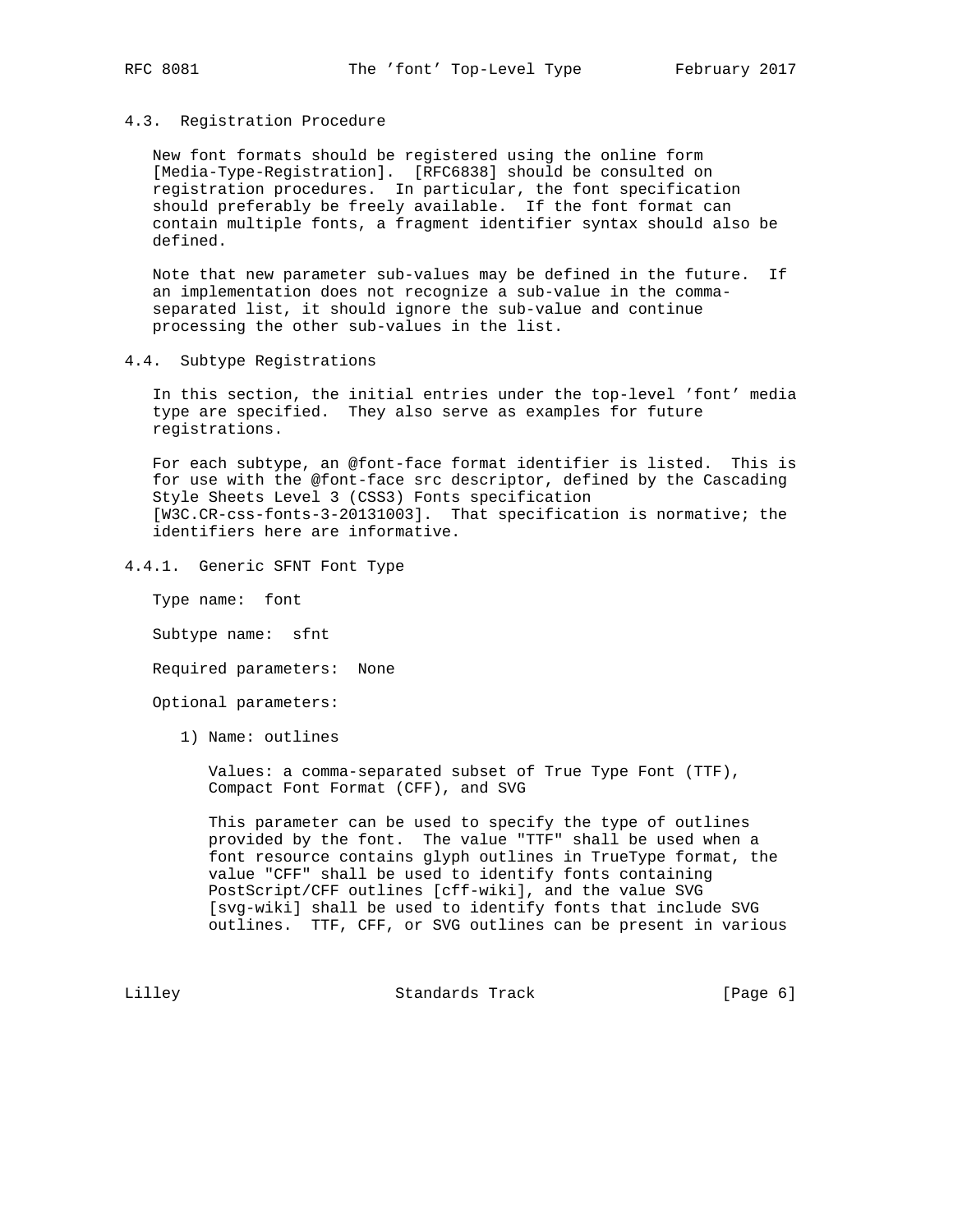combinations in the same font file; therefore, this optional parameter is a list containing one or more items, separated by commas. Order in the list is not significant.

2) Name: layout

 Values: a comma-separated subset of OTL, Apple Advanced Typography (AAT), and SIL

 This parameter identifies the type of implemented support for advanced text layout features. The predefined values "OTL", "AAT", and "SIL", respectively, indicate support for OpenType text layout, Apple Advanced Typography, or Graphite SIL. More than one shaping and layout mechanism may be provided by the same font file; therefore, this optional parameter is a list containing one or more items, separated by commas. Order in the list is not significant.

Encoding considerations: Binary

- Interoperability considerations: As it was noted in the first paragraph of the Security Considerations section, a single font file can contain encoding of the same glyphs using several different representations, e.g., both TrueType and PostScript (CFF) outlines. Existing font rendering engines may not be able to process some of the particular outline formats, and downloading a font resource that contains only an unsupported glyph data format would be futile. Therefore, it is useful to clearly identify the format of the glyph outline data within a font using an optional parameter, and allow applications to make decisions about downloading a particular font resource sooner. Similarly, another optional parameter identifies the type of text shaping and layout mechanism that is provided by a font.
- Published specification: ISO/IEC 14496-22 "Open Font Format" (OFF) specification [ISO.14496-22.2015] being developed by ISO/IEC SC29/ WG11.
- Applications that use this media type: All applications that are able to create, edit, or display textual media content.

 Note that "font/sfnt" is an abstract type from which the (widely used in practice) "font/ttf" and "font/otf" types are conceptually derived. Use of "font/sfnt" is likely to be rare in practice, and might be confined to:

 Uncommon combinations such as "font/sfnt; layout=sil" that do not have a shorter type

Lilley Standards Track [Page 7]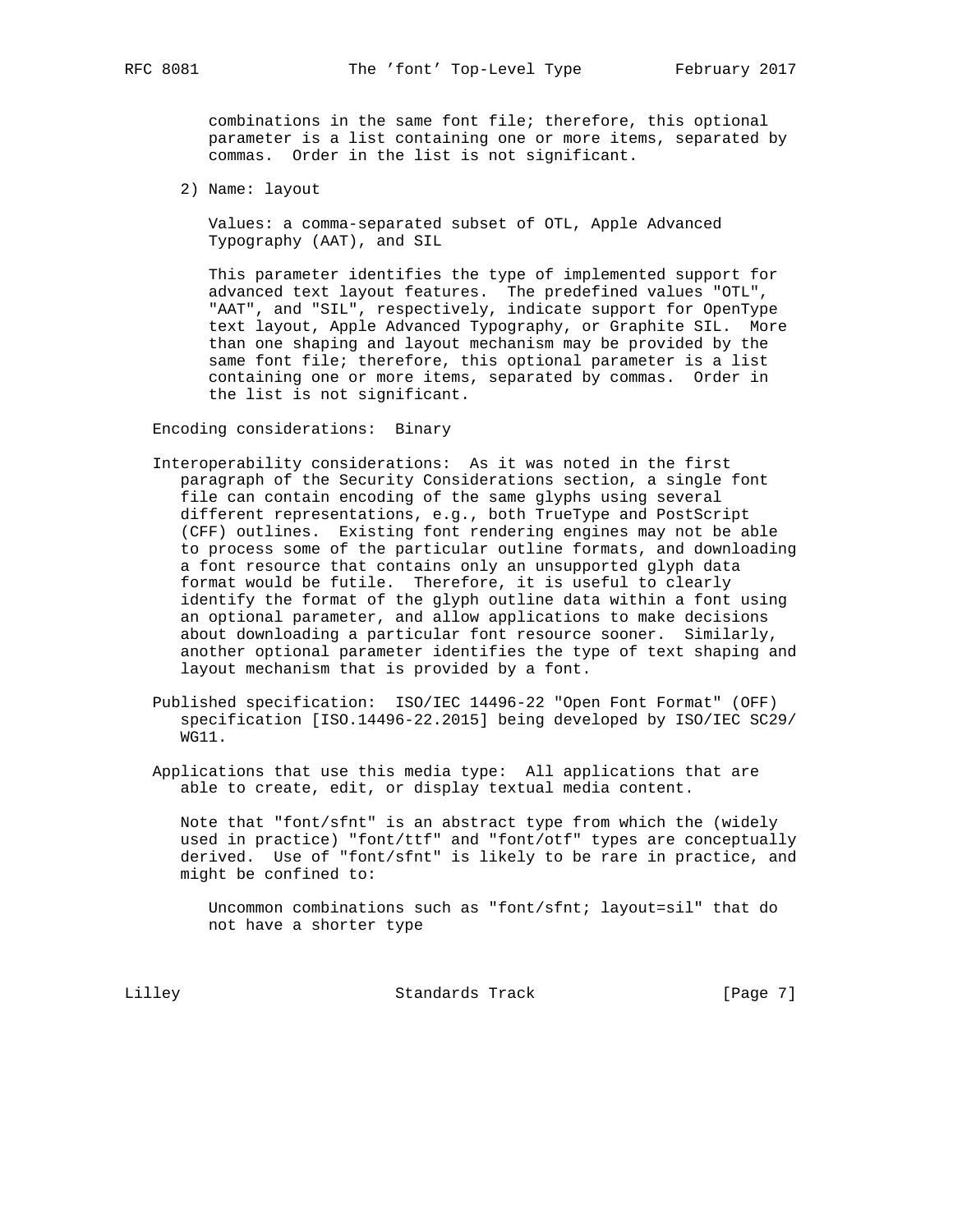Cases where a new parameter value is registered

Test cases, experimentation, etc.

Additional information:

 Magic number(s): The TrueType fonts and OFF / OpenType fonts containing TrueType outlines should use 0x00010000 as the 'sfnt' version number.

 The OFF / OpenType fonts containing CFF data should use the tag 'OTTO' as the 'sfnt' version number.

 File extension(s): Font file extensions used for OFF / OpenType fonts: .ttf and .otf

 Typically, the .ttf extension is only used for fonts containing TrueType outlines, whereas the .otf extension can be used for any OpenType/OFF font, and either can be used with the TrueType or CFF outlines.

Macintosh file type code(s): (no code specified)

Macintosh Universal Type Identifier code: "public.font"

@font-face Format: None

Fragment Identifiers: None

- Deprecated Alias: The existing registration "application/font sfnt" is deprecated in favor of "font/sfnt".
- Person & email address to contact for further information: Vladimir Levantovsky (vladimir.levantovsky@monotype.com).

Intended usage: COMMON

Restrictions on usage: None

- Author: The ISO/IEC 14496-22 "Open Font Format" specification is a product of the ISO/IEC JTC1 SC29/WG11.
- Change controller: The ISO/IEC has change control over this specification.

Lilley Standards Track [Page 8]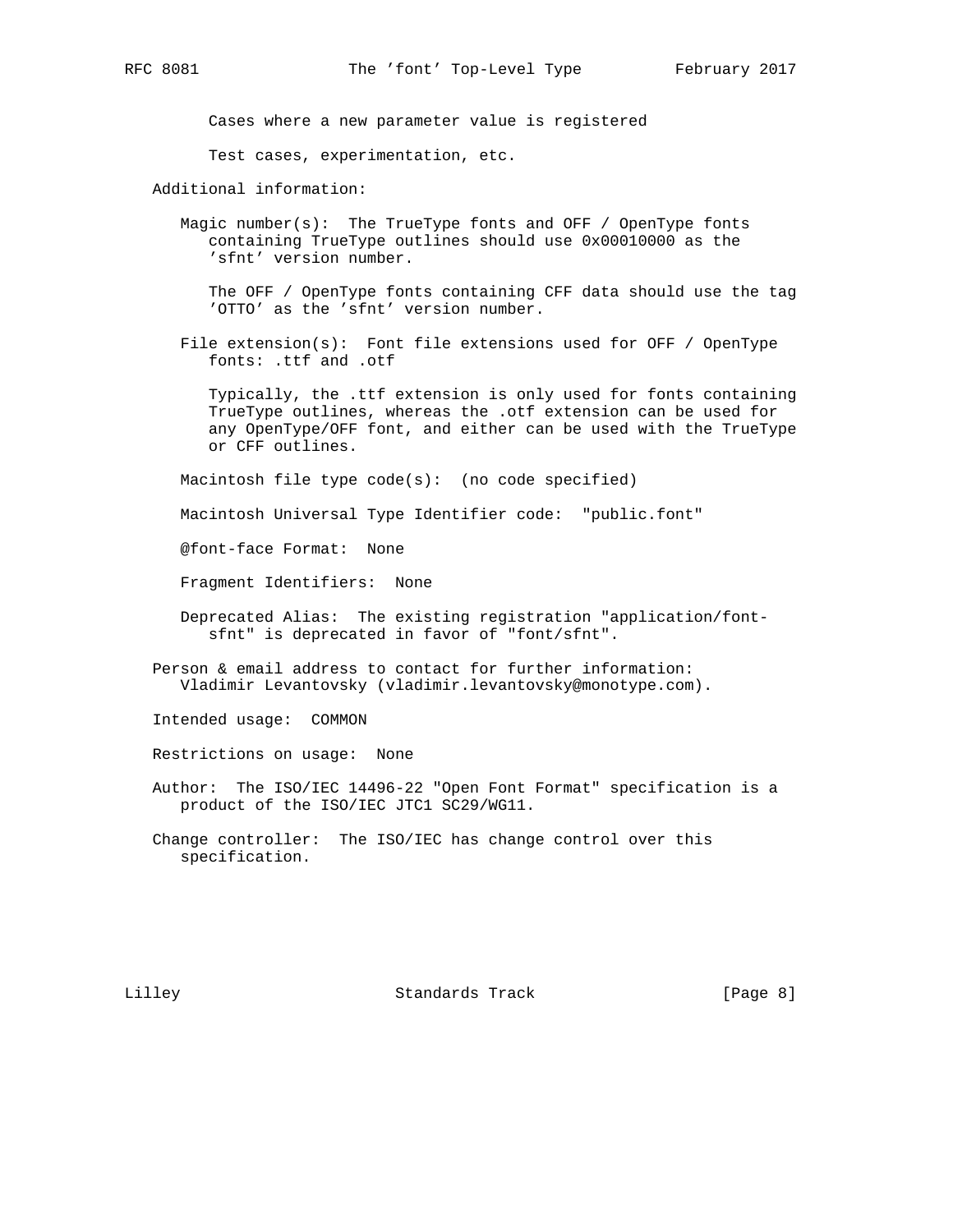4.4.2. TTF Font Type

Type name: font

Subtype name: ttf

Required parameters: None

Optional parameters:

Name: layout

Values: a comma-separated subset of OTL, AAT, and SIL

 This parameter identifies the type of support mechanism for advanced text layout features. The predefined values "OTL", "AAT", and "SIL" respectively indicate support for OpenType text layout, Apple Advanced Typography, or Graphite SIL. More than one shaping and layout mechanism may be provided by the same font file; therefore, this optional parameter is a list containing one or more items, separated by commas. Order in the list is not significant.

Encoding considerations: Binary

- Interoperability considerations: As it was noted in the first paragraph of Section 3, a single font file can contain encoding of the same glyphs using several different representations, e.g., both TrueType and PostScript (CFF) outlines. Existing font rendering engines may not be able to process some of the particular outline formats, and downloading a font resource that contains only an unsupported glyph data format would be futile. Therefore, it is useful to clearly identify the format of the glyph outline data within a font using an optional parameter, and allow applications to make decisions about downloading a particular font resource sooner. Similarly, another optional parameter identifies the type of text shaping and layout mechanism that is provided by a font.
- Published specification: ISO/IEC 14496-22 "Open Font Format" (OFF) specification [ISO.14496-22.2015] being developed by ISO/IEC SC29/ WG11.
- Applications that use this media type: All applications that are able to create, edit, or display textual media content.

Lilley Standards Track [Page 9]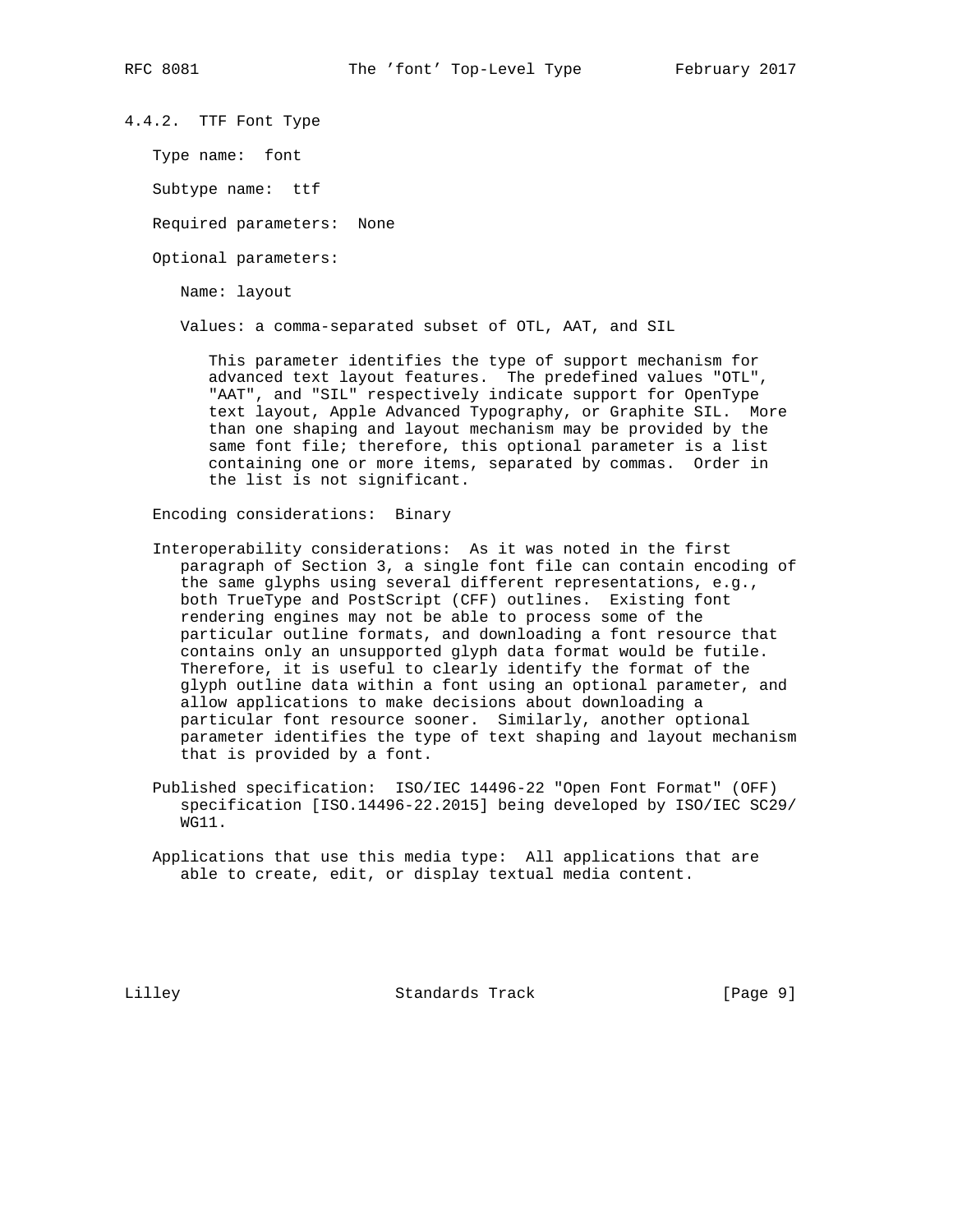Additional information:

- Magic number $(s)$ : The TrueType fonts and OFF / OpenType fonts containing TrueType outlines should use 0x00010000 as the 'sfnt' version number.
- File extension(s): Font file extensions used for TrueType / OFF / OpenType fonts: .ttf and .otf

 Typically, the .ttf extension is only used for fonts containing TrueType outlines, while the .otf extension may be used for any OpenType/OFF font, either with TrueType or CFF outlines.

Macintosh file type code(s): (no code specified)

Macintosh Universal Type Identifier code: "public.truetype-font"

@font-face Format: truetype

Fragment Identifiers: None

 Person & email address to contact for further information: Vladimir Levantovsky (vladimir.levantovsky@monotype.com).

Intended usage: COMMON

Restrictions on usage: None

 Author: The ISO/IEC 14496-22 "Open Font Format" specification is a product of the ISO/IEC JTC1 SC29/WG11.

 Change controller: The ISO/IEC has change control over this specification.

4.4.3. OpenType Layout (OTF) Font Type

Type name: font

Subtype name: otf

Required parameters: None

Optional parameters

Name: outlines

Lilley Chamber Standards Track [Page 10]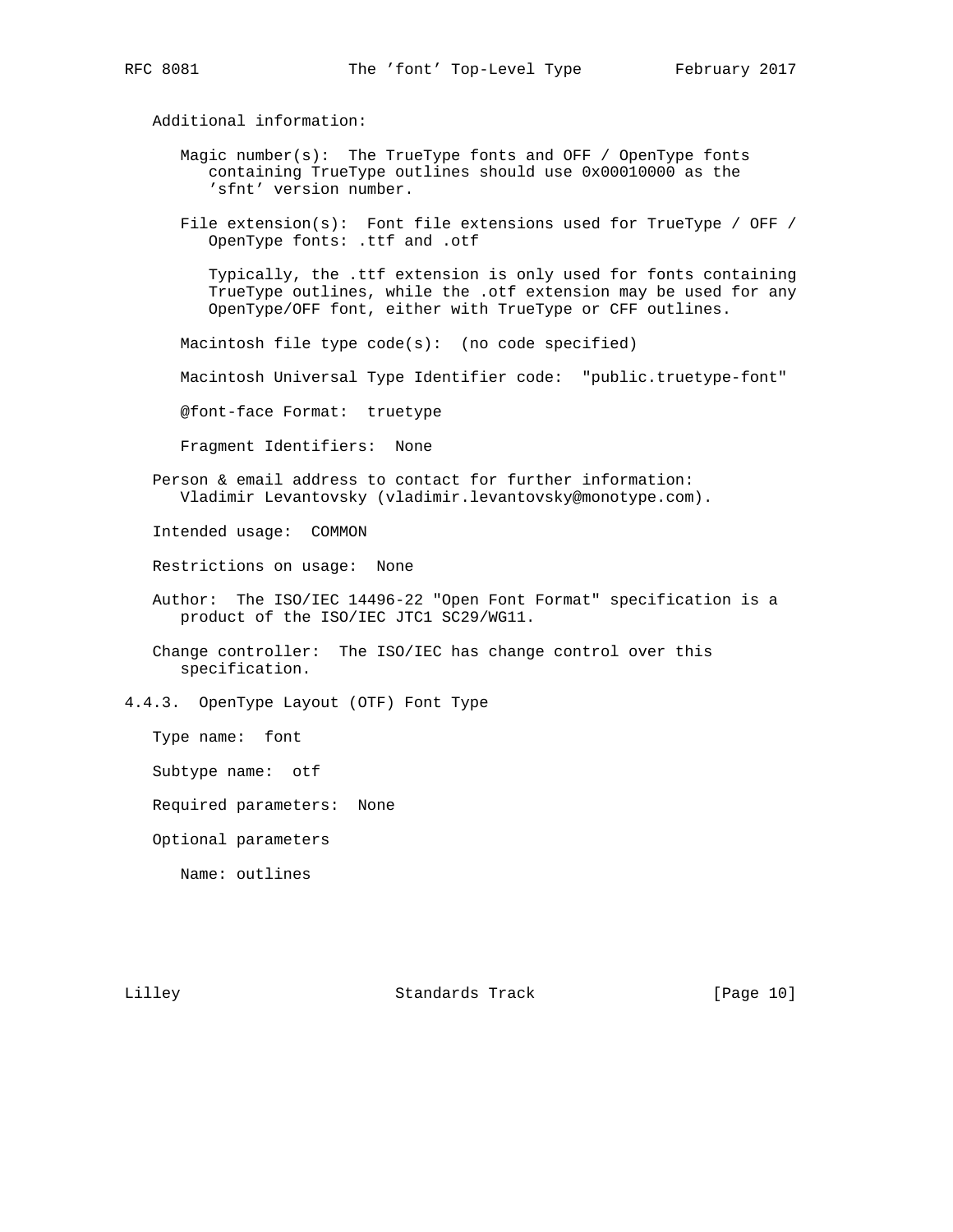Values: a comma-separated subset of TTF, CFF, and SVG

 This parameter can be used to specify the type of outlines provided by the font. The value "TTF" shall be used when a font resource contains glyph outlines in TrueType format, the value "CFF" shall be used to identify fonts containing PostScript/CFF outlines, and the value SVG shall be used to identify fonts that include SVG outlines. TTF, CFF, or SVG outlines can be present in various combinations in the same font file; therefore, this optional parameter is a list containing one or more items, separated by commas. Order in the list is not significant.

Encoding considerations: Binary

- Interoperability considerations: As it was noted in the first paragraph of the Security Considerations section, a single font file can contain encoding of the same glyphs using several different representations, e.g., both TrueType and PostScript (CFF) outlines. Existing font rendering engines may not be able to process some of the particular outline formats, and downloading a font resource that contains only unsupported glyph data format would be futile. Therefore, it is useful to clearly identify the format of the glyph outline data within a font using an optional parameter, and allow applications to make decisions about downloading a particular font resource sooner. Similarly, another optional parameter identifies the type of text shaping and layout mechanism that is provided by a font.
- Published specification: ISO/IEC 14496-22 "Open Font Format" (OFF) specification [ISO.14496-22.2015] being developed by ISO/IEC SC29/ WG11.
- Applications that use this media type: All applications that are able to create, edit, or display textual media content.

Additional information:

Magic number $(s)$ : The TrueType fonts and OFF / OpenType fonts containing TrueType outlines should use 0x00010000 as the 'sfnt' version number.

 The OFF / OpenType fonts containing CFF outlines should use the tag 'OTTO' as the 'sfnt' version number. There is no magic number for SVG outlines; these are always accompanied by either TrueType or CFF outlines, and thus use the corresponding magic number.

Lilley Standards Track [Page 11]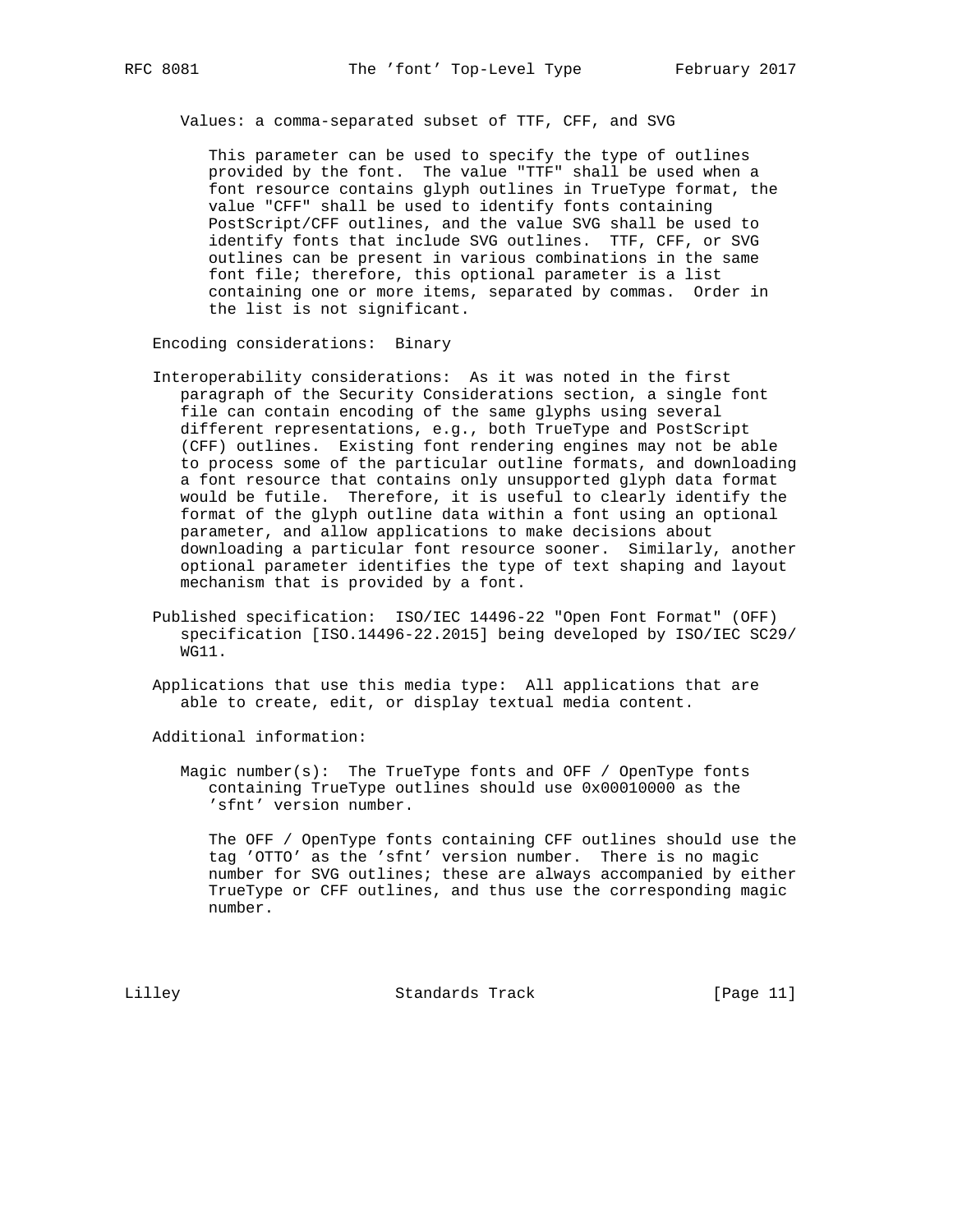File extension(s): Font file extensions used for OFF / OpenType fonts: .ttf and .otf

 Typically, the .ttf extension is only used for fonts containing TrueType outlines, while the .otf extension can be used for any OpenType/OFF font, either with TrueType, CFF, or SVG outlines.

Macintosh file type code(s): (no code specified)

Macintosh Universal Type Identifier code: "public.opentype-font"

@font-face Format: opentype

Fragment Identifiers: None

 Person & email address to contact for further information: Vladimir Levantovsky (vladimir.levantovsky@monotype.com).

Intended usage: COMMON

Restrictions on usage: None

- Author: The ISO/IEC 14496-22 "Open Font Format" specification is a product of the ISO/IEC JTC1 SC29/WG11.
- Change controller: The ISO/IEC has change control over this specification.

4.4.4. Collection Font Type

Type name: font

Subtype name: collection

Required parameters: None

Optional parameters

Name: outlines

Values: a comma-separated subset of TTF, CFF, and SVG

 This parameter can be used to specify the type of outlines provided by the font. The value "TTF" shall be used when a font resource contains glyph outlines in TrueType format, the value "CFF" shall be used to identify fonts containing PostScript/CFF outlines, and the value SVG shall be used to identify fonts that include SVG outlines. TTF, CFF, or SVG

Lilley Chamber Standards Track [Page 12]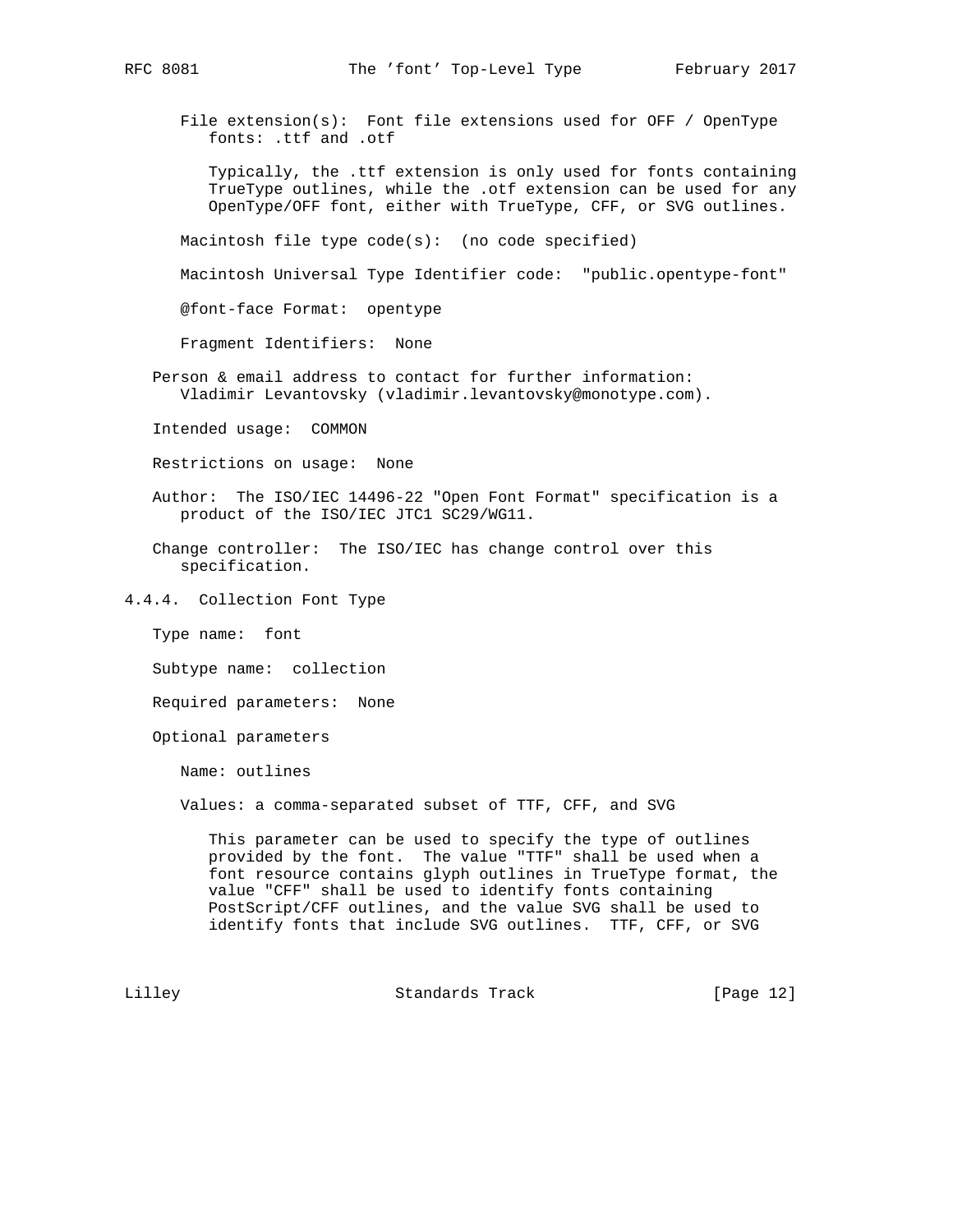outlines can be present in various combinations in the same font file; therefore, this optional parameter is a list containing one or more items, separated by commas. Order in the list is not significant.

Encoding considerations: Binary

- Interoperability considerations: As it was noted in the first paragraph of the Security Considerations section, a single font file can contain encoding of the same glyphs using several different representations, e.g., both TrueType and PostScript (CFF) outlines. Existing font rendering engines may not be able to process some of the particular outline formats, and downloading a font resource that contains only unsupported glyph data format would be futile. Therefore, it is useful to clearly identify the format of the glyph outline data within a font using an optional parameter, and allow applications to make decisions about downloading a particular font resource sooner. Similarly, another optional parameter identifies the type of text shaping and layout mechanism that is provided by a font.
- Published specification: ISO/IEC 14496-22 "Open Font Format" (OFF) specification [ISO.14496-22.2015] being developed by ISO/IEC SC29/ WG11.
- Applications that use this media type: All applications that are able to create, edit, or display textual media content.

Additional information:

Magic number(s): The TrueType fonts and OFF / OpenType fonts containing TrueType outlines should use 0x00010000 as the 'sfnt' version number.

 The OFF / OpenType fonts containing CFF outlines should use the tag 'OTTO' as the 'sfnt' version number. There is no magic number for SVG outlines; these are always accompanied by either TrueType or CFF outlines, and thus use the corresponding magic number.

File extension(s): Font file extensions used for OFF / TrueType and OpenType fonts: .ttc

Macintosh file type code(s): (no code specified)

 Macintosh Universal Type Identifier code: "public.truetype collection-font"

Lilley Standards Track [Page 13]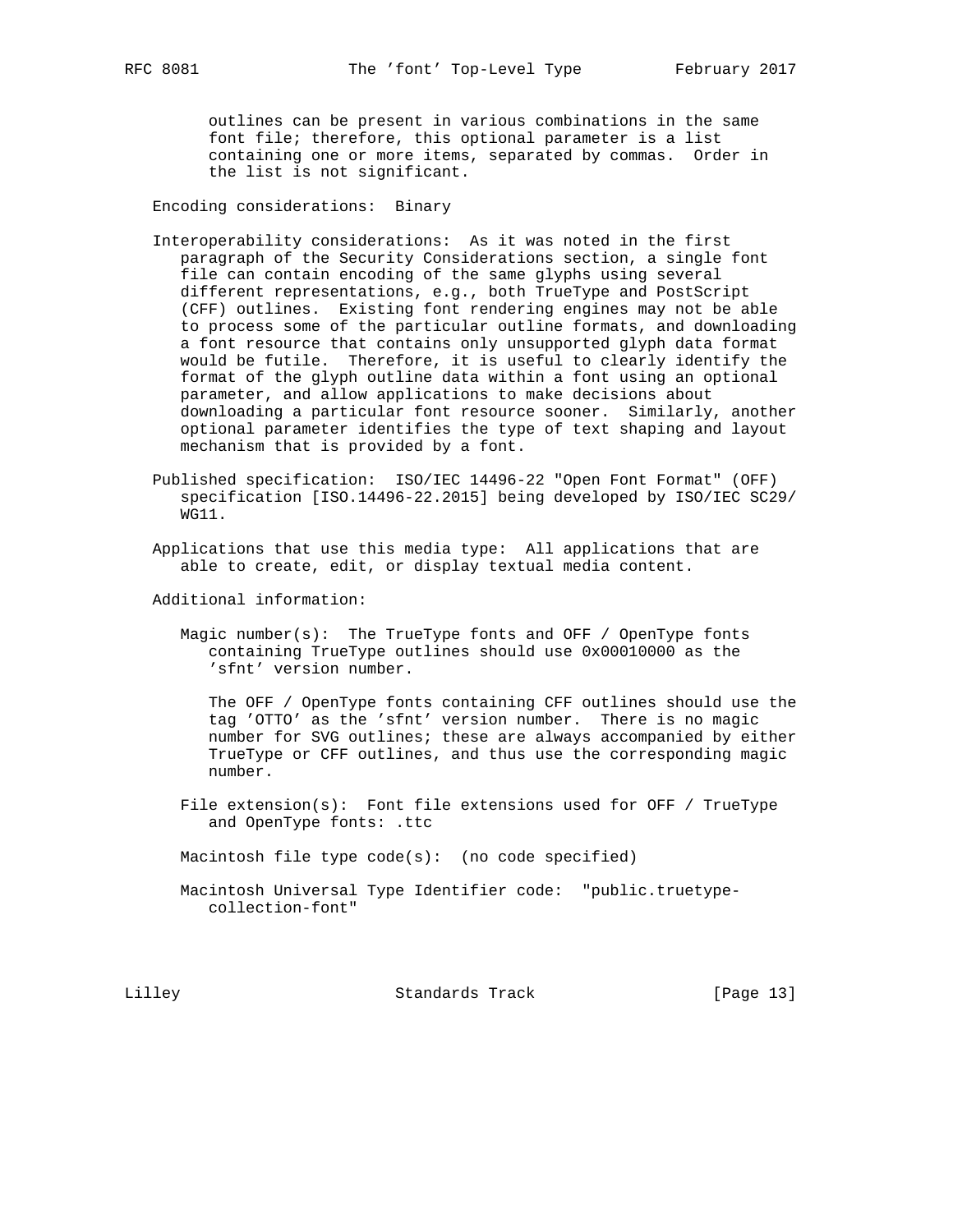@font-face Format: collection

Fragment Identifiers: See Section 4.2.

 Person & email address to contact for further information: Vladimir Levantovsky (vladimir.levantovsky@monotype.com).

Intended usage: COMMON

Restrictions on usage: None

- Author: The ISO/IEC 14496-22 "Open Font Format" specification is a product of the ISO/IEC JTC1 SC29/WG11.
- Change controller: The ISO/IEC has change control over this specification.
- 4.4.5. WOFF 1.0
	- Type name: font
	- Subtype name: woff
	- Required parameters: None
	- Optional parameters: None
	- Encoding considerations: Binary
	- Interoperability considerations: None
	- Published specification: This media type registration updates the WOFF specification [W3C.REC-WOFF-20121213] at W3C.
	- Applications that use this media type: WOFF is used by web browsers, often in conjunction with HTML and CSS.

Additional information:

 Magic number(s): The signature field in the WOFF header MUST contain the "magic number" 0x774F4646 ('wOFF')

File extension(s): woff

Macintosh file type code(s): (no code specified)

Macintosh Universal Type Identifier code: "org.w3.woff"

Lilley Standards Track [Page 14]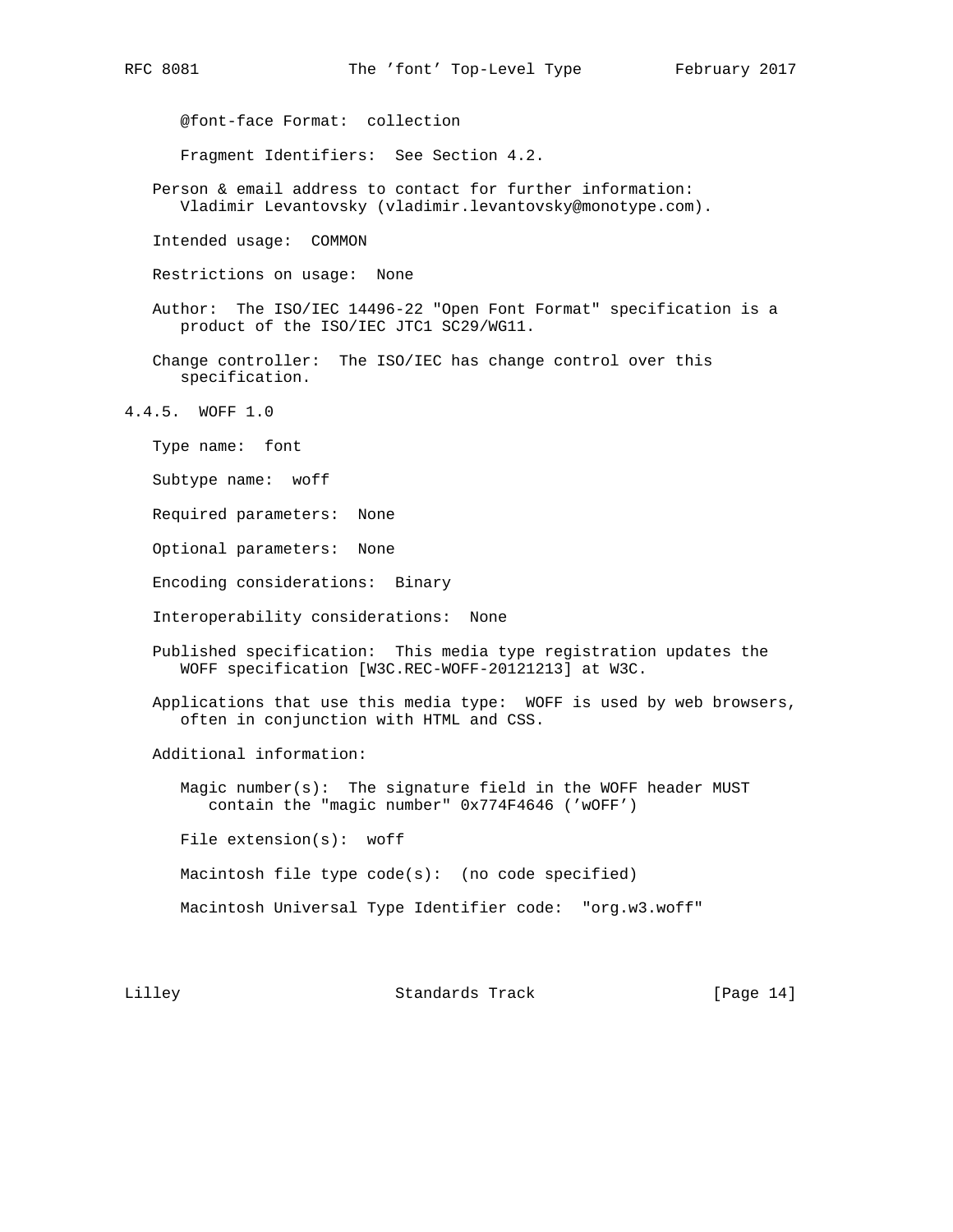@font-face Format: woff

Fragment Identifiers: None

 Deprecated Alias: The existing registration "application/font woff" is deprecated in favor of "font/woff".

 Person & email address to contact for further information: Chris Lilley (www-font@w3.org).

Intended usage: COMMON

Restrictions on usage: None

 Author: The WOFF specification is a work product of the World Wide Web Consortium's WebFonts working group.

 Change controller: The W3C has change control over this specification.

4.4.6. WOFF 2.0

Type name: font

Subtype name: woff2

Required parameters: None

Optional parameters: None

Encoding considerations: Binary

 Interoperability considerations: WOFF 2.0 is an improvement on WOFF 1.0. The two formats have different Internet Media Types and different @font-face formats, and they may be used in parallel.

 Published specification: This media type registration is extracted from the WOFF 2.0 specification [W3C.CR-WOFF2-20150414] at W3C.

 Applications that use this media type: WOFF 2.0 is used by web browsers, often in conjunction with HTML and CSS.

Additional information:

 Magic number(s): The signature field in the WOFF header MUST contain the "magic number" 0x774F4632 ('wOF2')

File extension(s): woff2

Lilley Chamber Standards Track [Page 15]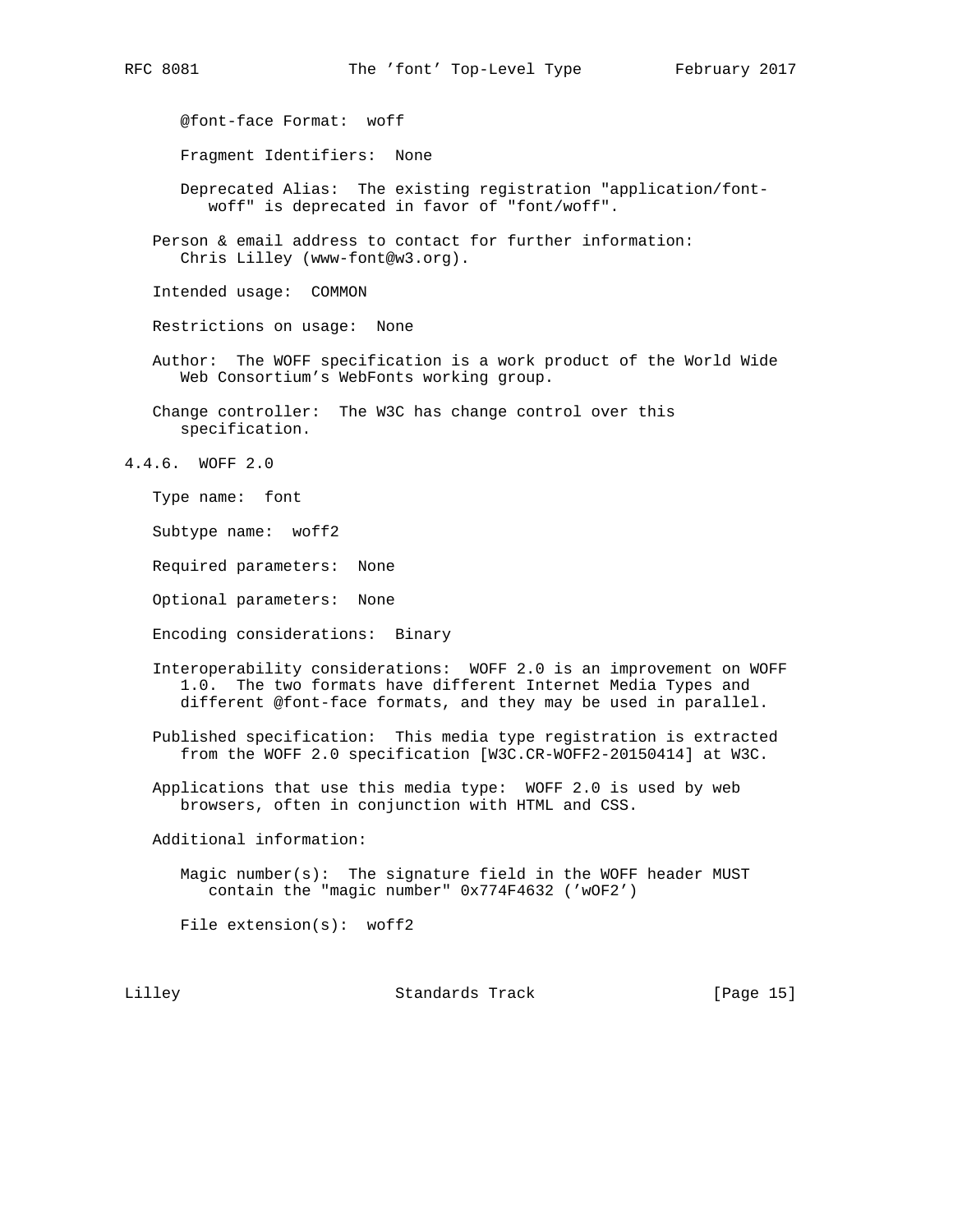Macintosh file type code(s): (no code specified)

Macintosh Universal Type Identifier code: "org.w3.woff2"

@font-face Format: woff2

Fragment Identifiers: See Section 4.2.

 Person & email address to contact for further information: Chris Lilley (www-font@w3.org).

Intended usage: COMMON

Restrictions on usage: None

- Author: The WOFF2 specification is a work product of the World Wide Web Consortium's WebFonts working group.
- Change controller: The W3C has change control over this specification.
- 5. References
- 5.1. Normative References
	- [RFC2119] Bradner, S., "Key words for use in RFCs to Indicate Requirement Levels", BCP 14, RFC 2119, DOI 10.17487/RFC2119, March 1997, <http://www.rfc-editor.org/info/rfc2119>.
	- [RFC3986] Berners-Lee, T., Fielding, R., and L. Masinter, "Uniform Resource Identifier (URI): Generic Syntax", STD 66, RFC 3986, DOI 10.17487/RFC3986, January 2005, <http://www.rfc-editor.org/info/rfc3986>.
	- [RFC6838] Freed, N., Klensin, J., and T. Hansen, "Media Type Specifications and Registration Procedures", BCP 13, RFC 6838, DOI 10.17487/RFC6838, January 2013, <http://www.rfc-editor.org/info/rfc6838>.

[W3C.CR-css-fonts-3-20131003]

 Daggett, J., "CSS Fonts Module Level 3", World Wide Web Consortium CR CR-css-fonts-3-20131003, October 2013, <http://www.w3.org/TR/2013/CR-css-fonts-3-20131003>.

Lilley Chamel Standards Track [Page 16]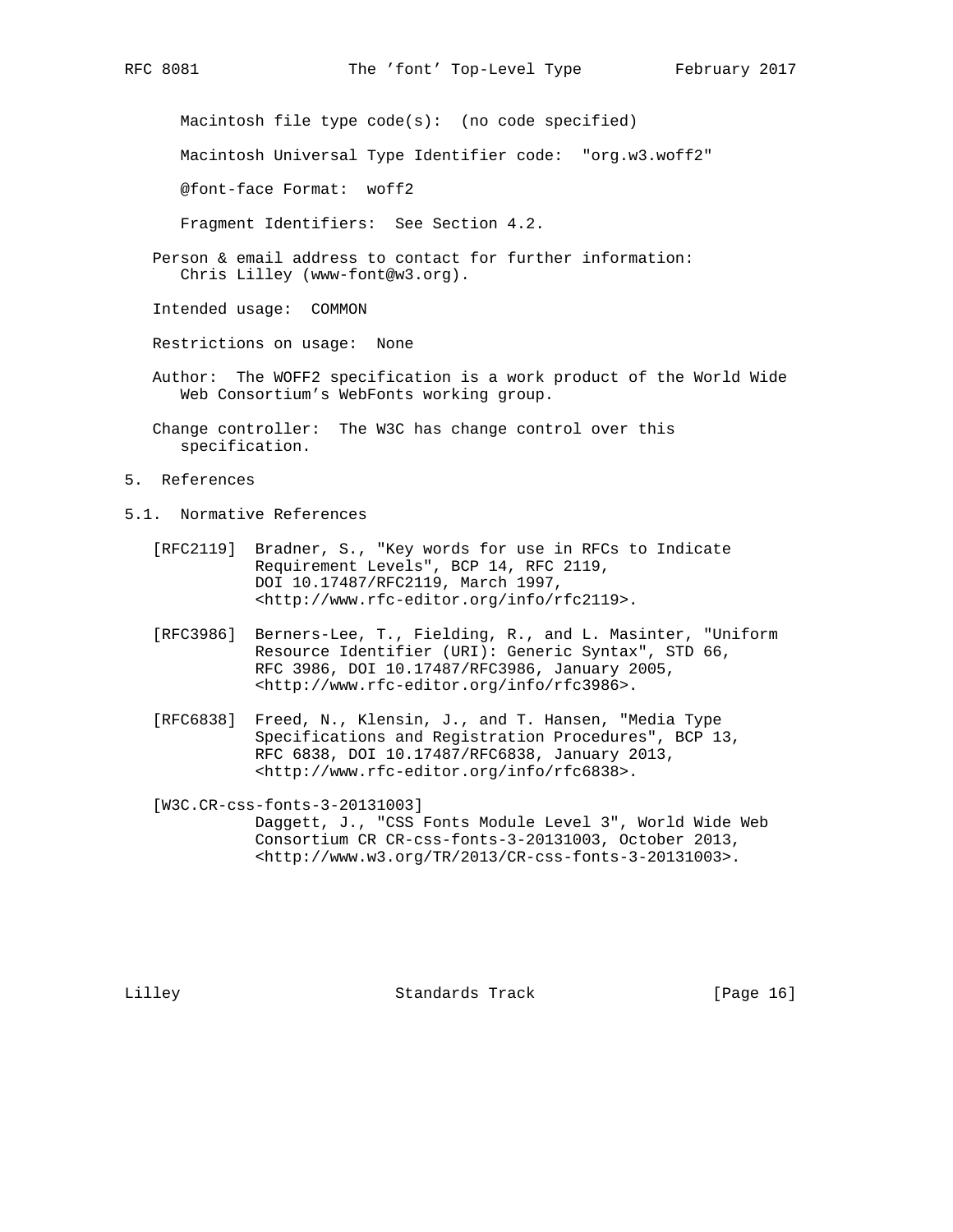[ISO.14496-22.2015] International Organization for Standardization, "Coding of audio-visual objects Part 22: Open Font Format", ISO Standard 14496-22, 10 2015, <http://standards.iso.org/ittf/PubliclyAvailableStandards/ c066391\_ISO\_IEC\_14496-22\_2015.zip>. [W3C.REC-WOFF-20121213] Kew, J., Leming, T., and E. Blokland, "WOFF File Format 1.0", World Wide Web Consortium Recommendation REC-WOFF-20121213, December 2012, <http://www.w3.org/TR/2012/REC-WOFF-20121213>. [W3C.CR-WOFF2-20150414] Levantovsky, V. and R. Levien, "WOFF File Format 2.0", World Wide Web Consortium WD CR-WOFF2-20150414, March 2016, <https://www.w3.org/TR/2016/CR-WOFF2-20160315/>. 5.2. Informative References [cff-wiki] Wikipedia, "Compact Font Format", November 2016, <https://en.wikipedia.org/w/ index.php?title=PostScript\_fonts&oldid=747740863>. [opentype-wiki] Wikipedia, "OpenType", February 2017, <https://en.wikipedia.org/w/ index.php?title=OpenType&oldid=763528773>. [truetype-wiki] Wikipedia, "TrueType", January 2017, <https://en.wikipedia.org/w/ index.php?title=TrueType&oldid=759367886>. [svg-wiki] Wikipedia, "Scalable Vector Graphics", February 2017, <https://en.wikipedia.org/w/ index.php?title=Scalable\_Vector\_Graphics&oldid=763136508>. [HTTP-Archive-Trends] Kuetell, D., "HTTP Archive trend analysis", March 2015, <http://httparchive.org/trends.php?s=All&minlabel=Nov+15+2 010&maxlabel=Feb+15+2015#perFonts>. [Font-Media-Type-Analysis] Kuetell, D., "Web Font Media Type (mime type) Analysis 2015", 2015, <http://goo.gl/zbDhUN>.

Lilley Standards Track [Page 17]